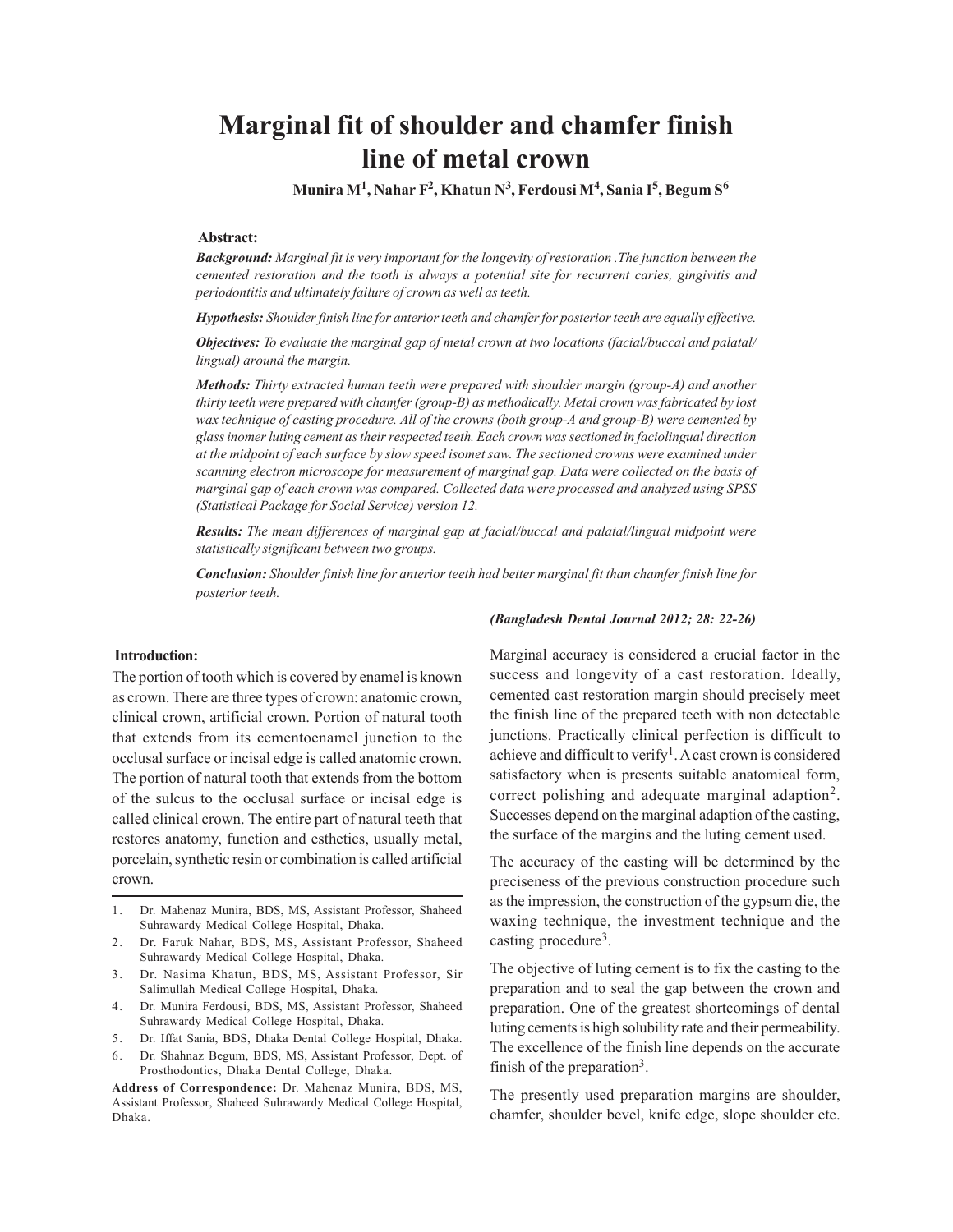The requirements of preparation are minimum width of 0.5 mm for prepared margins, bevel angulations between 30 degrees and 45 degrees for optimum margin closure, smooth surface on prepared margins, preparation without overextension or unsupported enamel and easy to identification in the impression or on the die.

Smooth prepared margins can be identified easily on the die. Rough prepared margins may cause incomplete fit of cement, decreasing cement solubility. After crown cementation, the cavosurface angle of the margin may not be covered by cement. The margin must be as smooth as possible to reduce accumulation, vitro studies can help to estimate the marginal adaption of different type of margin<sup>1</sup>.

An in vitro study with a stainless-steel device show minimal marginal opening averaged 114 and 93 um acceptable by a group of prosthodontists<sup>4</sup>.

Marginal fit is very important because the junction between the cemented restoration and the tooth is always a potential site for recurrent caries due to the dissolution of luting agent and the inherent roughness. If the adaption of restoration of teeth is more accurate, lesser the chance of recurrent caries or periodontal disease, ultimately the longevity of the restoration is increased<sup>5</sup>. Special measurements of these gaps can be compared to the theoretical zero. Minimal dimension for the gaps were not determined clinically; consequently there are no existing standard for measures these gaps<sup>5</sup>.

The study evaluate the marginal fit of shoulder finish line for anterior teeth and chamfer for posterior teeth. In this study human teeth were selected because human teeth are usually restored by easily available metal alloy or composite resin. The properties of most artificial substitutes are not often as those of human teeth<sup>5</sup>. Nikel-chromium-Beryllium (NiCrBe) alloy were used because of its biocompatibility, high mechanical strength , less clinical inconvenience ,satisfactory resistance to corrosion, make these alloy more appropriate structural materials than other alloys.

#### **Materials & methods:**

This observational in vitro study was carried out in the Department of Prosthodontics, Faculty of Dentistry, Bangabandhu Sheikh Mujib Medical University (BSMMU), Dhaka, Department of Materials & Metallurgical Engineering, Bangladesh University of Engineering & Technology (BUET), Dhaka.

Freshly extracted human anterior and posterior teeth were divided into 2 groups each containing 30 teeth. In Group A: This group consisted of maxillary anterior teeth with shoulder margin. In Group B: This group consisted of maxillary posterior teeth with chamfer margin .well formed healthy and freshly extracted human maxillary teeth are selected for the study.

# **Research instruments and materials:**

Scanning Electron Microscospe Slow speed isomet saw Alginate Dental stone Glass inomer cement NiCrBe Alloy

# **Clinical procedure:**

The teeth selected were immersed in 1% solution in a screw capped glass vial for two days to remove any organic debris from the root surface as well as for preservation.

All teeth were carefully cleaned to eliminate tartar, calculus, stain and remained tissue with the help of ultrasound scaler. Then the specimens were again immersed in 1% sodium hypochlorite for 24 hours. After 24 hours, the cleaned teeth were stored in normal saline prior to tooth preparation for the study.

Tooth preparation was carried out methodically. Then all teeth were immersed in normal saline.

# **Tooth Preparation:**

The reduction of teeth were done by following biologic & mechanical consideration. Enamel was reduced from all surfaces of teeth for metal crown.

#### **Facial reduction:**

Depth orientation grooves were placed on the labial and incisal surface with the flat end tapered diamond. The grooves were 1.2 mm deep on the labial surface and 2 mm deep in the incisal edge. The labial grooves were cut with the diamond held parallel to the gingival one third of the labial surface. A second set of two grooves was made parallel to the incisal two third of the uncut labial surface. The labial surface of all metal preparation is done in two planes to achieved adequate clearances for good esthetics without encroaching the pulp.

The gingival portion of labial surface is reduced 1.2 mm depth by the flat end tapered diamond bur .This reduction extend around the labiproximal line angles and fade out on the lingual aspect of the proximal surface .The end of the flat end tapered diamond bur will form the shoulder finish line while the axial reduction is done with the side of the diamond .The shoulder margin were minimum of 1.0 mm wide.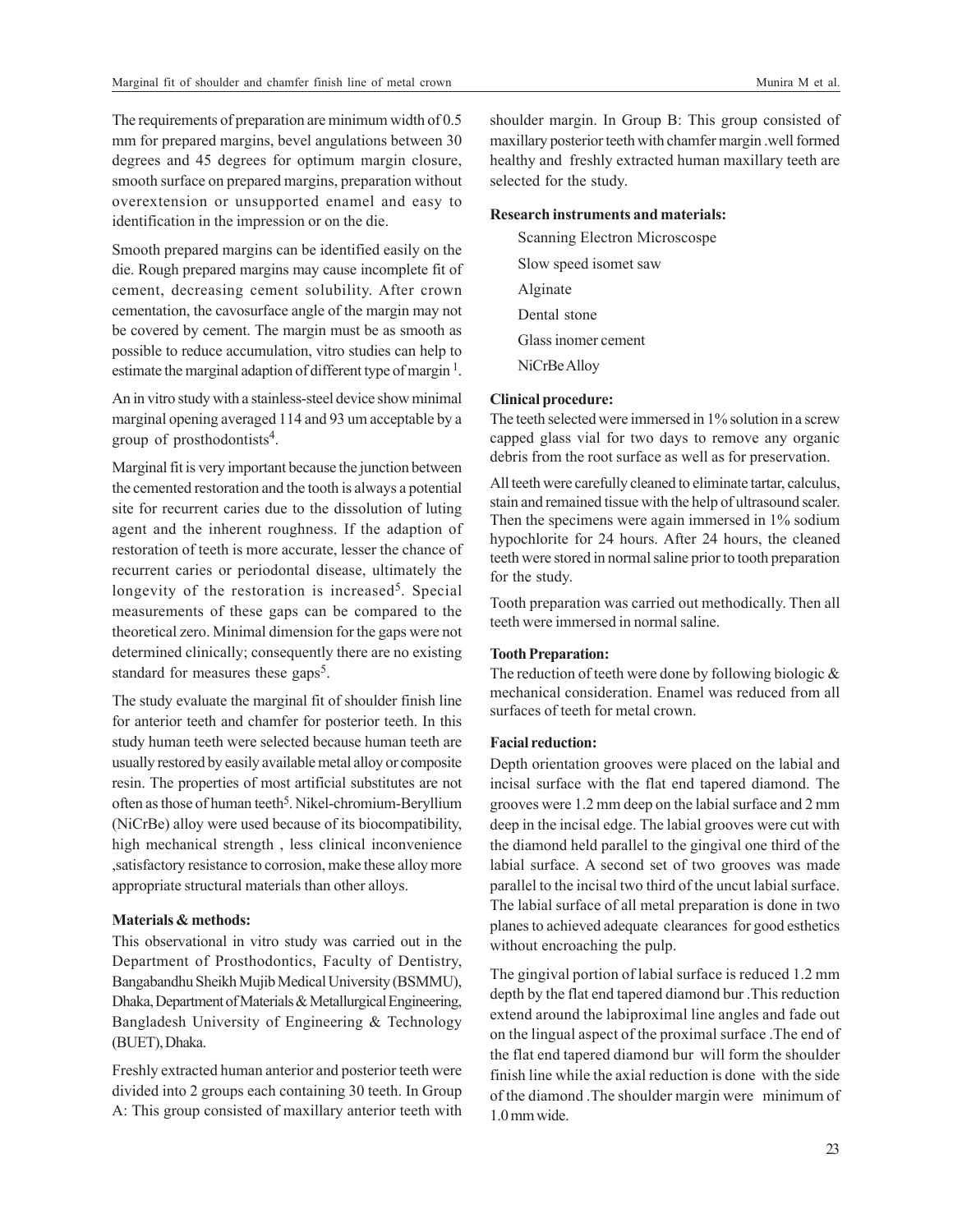# **Incisal reduction:**

The reduction of incisal edge /occlusal surface was done about 2 mm for adequate metal thickness.

# **Lingual reduction:**

Lingual reduction was done carefully with the small wheel diamond. Because over reduction of the junction between the cingulam and the lingual wall was necessary for the retention of the crown.

# **Proximal Reduction:**

Using the round end diamond , proximal reduction was done.

# **Finish line preparation:**

 For anterior teeth,1 mm shoulder margin were done by flat end tapered diamond and for posterior teeth ,chamfer margin were done by torpedo diamond.

# **Finishing line preparation:**

All axial wall were smooth, all sharp angles were rounded line. Care was taken not to create undercut in the axial walls where they join the finish line.

# **Laboratory Procedure:**

Impression of the prepared teeth were taken by irreversible hydrocolloid impression material alginate (lygin, dentamerica, USA) by using stock tray. Working cast and dies were fabricated with the stone. Preparation of dies & metal crowns were made by lost wax technique.

Then all metal crowns were cemented onto their respected teeth by glass inomer luting cement. Then each crown was sectioned with a diamond wafering saw in faciolingual direction at the midpoint of each tooth. Every specimen was examined under a scanning Electron microscope for measurement of marginal gap. Measurement of marginal gap were determined at the facial/buccal and palatal midpoint of each crown. Available data were analyzed statistically. Chi square test and student's t test were performed to detect statistical significance of the study.

P value < 0.05 was accepted as significant.

# **Results:**

Frequency of marginal gap at facial/buccal midpoint in both groups (n=60)

The highest frequency of marginal gap at  $\leq 50 \text{ µm}$  was in group A and at  $>100$  was in group B. At  $<50$  µm the frequency of marginal gap was higher in group A than that of group B & it was statistically significant ( $p < 0.01$ ). At 50-100 µm the frequency of marginal gap was higher in group B than that of group  $A \&$  it was statistically non

significant. At >100 the frequency of marginal gap was higher in group B than that of group A & it was statistically significant ( $p<0.01$ ).

| <b>Table-I</b>                  |                   |               |                   |                |                     |  |  |
|---------------------------------|-------------------|---------------|-------------------|----------------|---------------------|--|--|
| Facial/buccal<br>mid point (µm) | Group A<br>$n=30$ |               | Group B<br>$n=30$ |                | P value             |  |  |
|                                 | N                 | $\frac{0}{0}$ | n                 | $\frac{0}{0}$  |                     |  |  |
| < 50                            | 24                | 80.0          | 0                 | 0 <sub>0</sub> | $0.001***$          |  |  |
| 50-100                          | 3                 | 10.0          | 10                | 33.0           | 0.060 <sup>ns</sup> |  |  |
| >100                            | 3                 | 10.0          | 20                | 66 7           | $0.001***$          |  |  |

Group A= shoulder margin, Group B = chamfer margin,\*\* = $p$  < 0.01, ns = non significant,  $N =$ Total number of subjects

Frequency of marginal gap at palatal midpoint in both groups  $(n=60)$ 

The highest frequency of marginal gap at 50-100  $\mu$ m was in group A and at  $>100$  was in group B. At  $\leq 50$  µm the frequency of marginal gap was higher in group A than that of group B & it was statistically significant ( $p$  < 0.01). At 50-100 µm the frequency of marginal gap was higher in group A than that of group B & it was statistically non significant. At >100 the frequency of marginal gap was higher in group B than that of group  $A \&$  it was statistically significant ( $p < 0.01$ ).

**Table II**

| Palatal mid<br>$point(\mu m)$ |    | Group A<br>$n=30$ |    | Group B<br>$n=30$ |                       |
|-------------------------------|----|-------------------|----|-------------------|-----------------------|
|                               | N  | $\frac{0}{0}$     | n  | $\frac{0}{0}$     |                       |
| < 50                          | 6  | 20.0              |    | 0.0               | $0.011*$              |
| 50-100                        | 18 | 60.0              | 12 | 40.0              | $0.121$ <sup>ns</sup> |
| >100                          | 6  | 20.0              | 18 | 60.0              | $0.003***$            |

Group  $A=$  shoulder margin, Group  $B =$  chamfer margin  $* = p < 0.05$  $*$  =p<0.01,ns = non significant, N= Total number of subjects

Mean  $\pm$  SD of marginal gap at two location of both groups  $(n=60)$ 

In group A, the mean  $\pm$ SD of marginal gap was 50.1 $\pm$ 26.1  $\mu$ m at facial/buccal midpoint and 80.7 $\pm$ 30.4 $\mu$ m in palatal midpoint. In group B , the mean±SD of marginal gap was 115.5±21.4µm at facial/buccal midpoint and 151.3±52.2µm in palatal midpoint . In group A mean marginal gap was higher at palatal mid point than that of facilal/buccal midpoint and it was statistically highly significant. In group B mean marginal gap was higher in palatal midpoint than that of facial/buccal midpoint and it was statistically highly significant.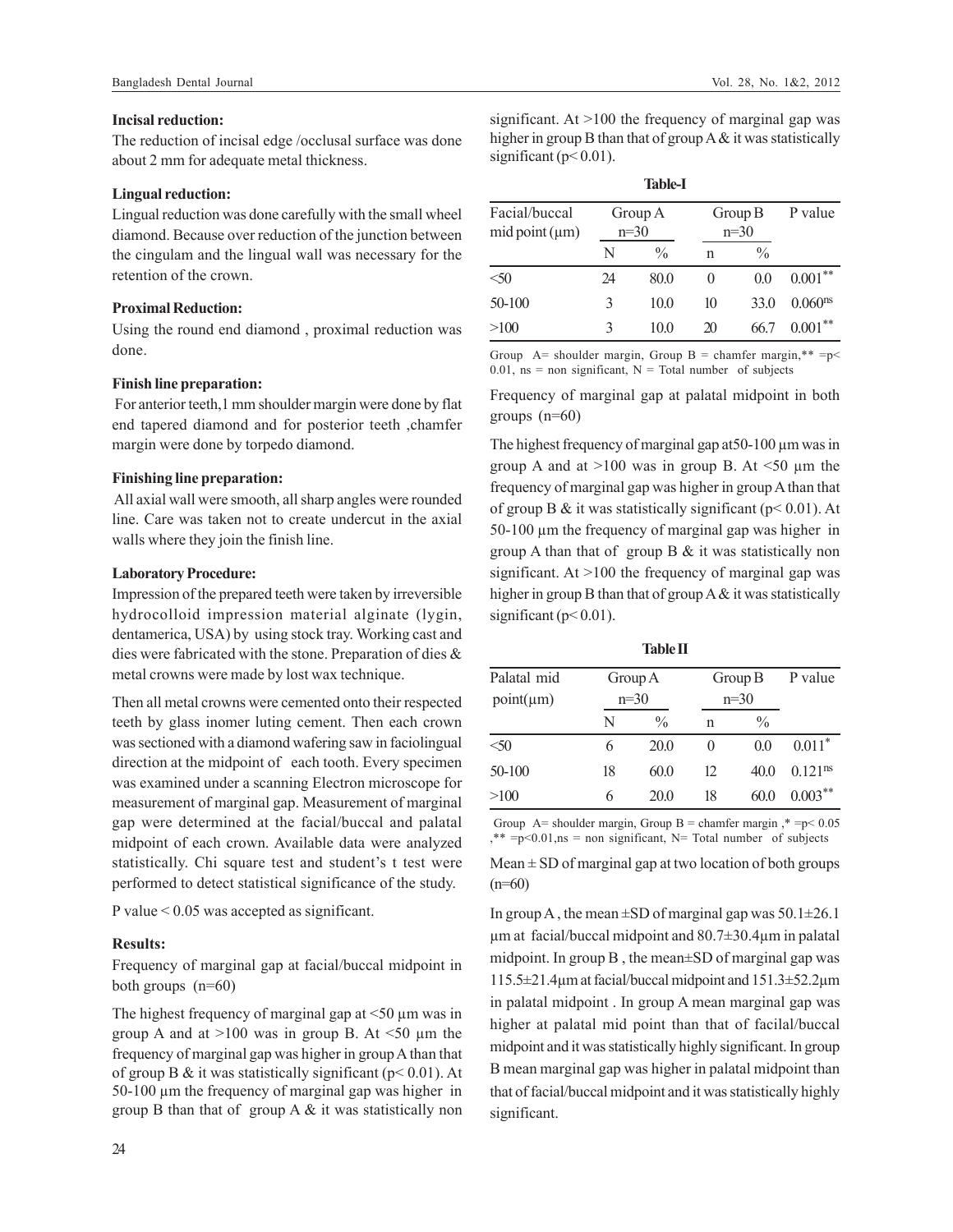| <b>Table-III</b> |                         |                         |            |  |  |  |
|------------------|-------------------------|-------------------------|------------|--|--|--|
|                  | Facial/buccal midpoint  | Palatal midpoint        | P value    |  |  |  |
|                  | $(\mu m)$ Mean $\pm$ SD | $(\mu m)$ Mean $\pm$ SD |            |  |  |  |
| GroupA           | $51.8 \pm 26.1$         | $80.7 \pm 30.4$         | $0.001***$ |  |  |  |
| Group $B$        | $115.5 \pm 21.4$        | $151.3 \pm 52.2$        | $0.007***$ |  |  |  |

Data were analyzed using unpaired students "t" test,Group A= shoulder margin ,Group B = chamfer margin ,\*\* =p<0.01, ns = non significant,  $N = Total number of subjects$ 



#### **Discussion:**

This In vitro study was conducted to evaluate the marginal fit of shoulder margin and chamfer margin for metal crown. Marginal continuity and marginal gaps were observed among the all crowns of this study. The distribution of marginal gap measured and compared at facial/buccal midpoint in both groups. In group A, <50 µm marginal gap were found in 80% of crowns, 50-100  $\mu$ m and also > 100  $\mu$ m marginal gap were found in 10% of crowns. In group B, 50- 100  $\mu$ m marginal gap were found in 33% of crowns,  $> 100$ µm marginal gap were found in 66.7% of crowns, but there were no crown which had <50  $\mu$ m of marginal gap. The

distribution of marginal gap measured and compared at palatal midpoint in both groups. In group  $A$ , <50  $\mu$ m marginal gap were found in 20% of crowns, 50-100  $\mu$ m were found in  $60\%$  of crowns and  $> 100 \mu$ m marginal gap were found in 20% of crowns. In group  $B > 100 \mu m$  marginal gap were found in 60% of crowns, 50-100 µm marginal gap were found in 40% of crowns but there were no crown which had <50  $\mu$ m of marginal gap. In shoulder finish line for anterior teeth, mean marginal gap was higher in palatal midpoint than that of facial/buccal midpoint and in chamfer finish line for posterior teeth, mean marginal gap was higher in palatal than that of facial /buccal midpoint. Holmes<sup>6</sup>